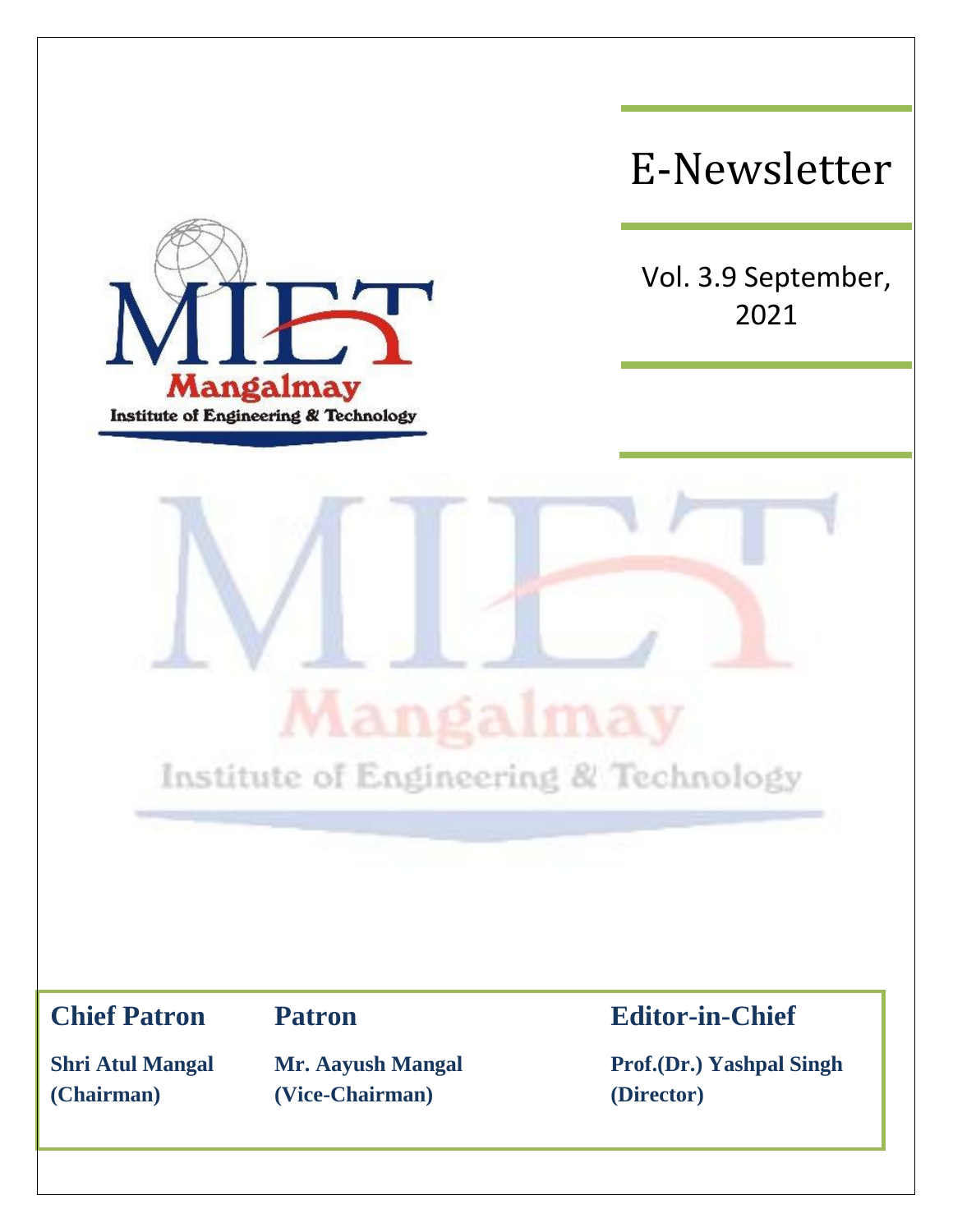# **INSTITUTE & DEPARTMENTAL LEVEL ACTIVITIES**

## **MIET E-CERTIFICATION ON PYTHON PROGRAMMING**

Department of Computer Science and Engineering , conducted a "**Student Development Program**" on**" Python Programming" for** B.Tech 1 st year students in online mode from 1<sup>st</sup> Sept. -15<sup>th</sup> Sept **21.** The session was organized to enhance the programming skills of the students and that was attended by 100 students. This program covered introductory topics such as Introduction of Python, Working with operators, Loops, Conditional statements, List, Tuples, String, File handling and Modules. From this hands-on session, students gained practical knowledge about Python programming and its features.



**E-Certification on Python Programming**

#### **MIET-SWACHH BHARAT ABHIYAN**

To spread the awareness on keeping India clean, Department of Applied Science organized the **Swachh Bharat Abhiyan** program on **09th Sept** 

**21** in Prathamik Vidhalay, Suratpur. It's a responsibility of every citizen to keep their surrounding clean. The event was started at 11.00 AM by Dr. Pradeep Kumar and Dr. Ishwar Singh, they lead the whole event with great zeal and enthusiasm.



**Swachh Bharat Abhiyan MIET-ORIENTATION PROGRAMME**

Student orientation programme plays an important role in a student's transition to a college life. As a part of the Academic Activity of the Department, **Orientation program "मंगलोदय- 2021"was organized on 16th Sept to 17th Sept., 2021** for the first Semester students of the MIET from 11.00 Am to 5.00.PM.The orientation program with the welcome of the students, their parents, dignitaries, faculty members and Chief Guest of the event Prof. Dr. Dinesh Kumar Vishwakarma DTU, Shri Ayush Mangal Vice Chairman Mangalmay Group of Institution, Prof. Dr. Yashpal Singh Director MIET Greater Noida, Mr. Arun Kumar Rana Director MIMT Greater Noida and Prof. Abhay N Tripathi HOD Computer, who graced the occasion with their presence. Followed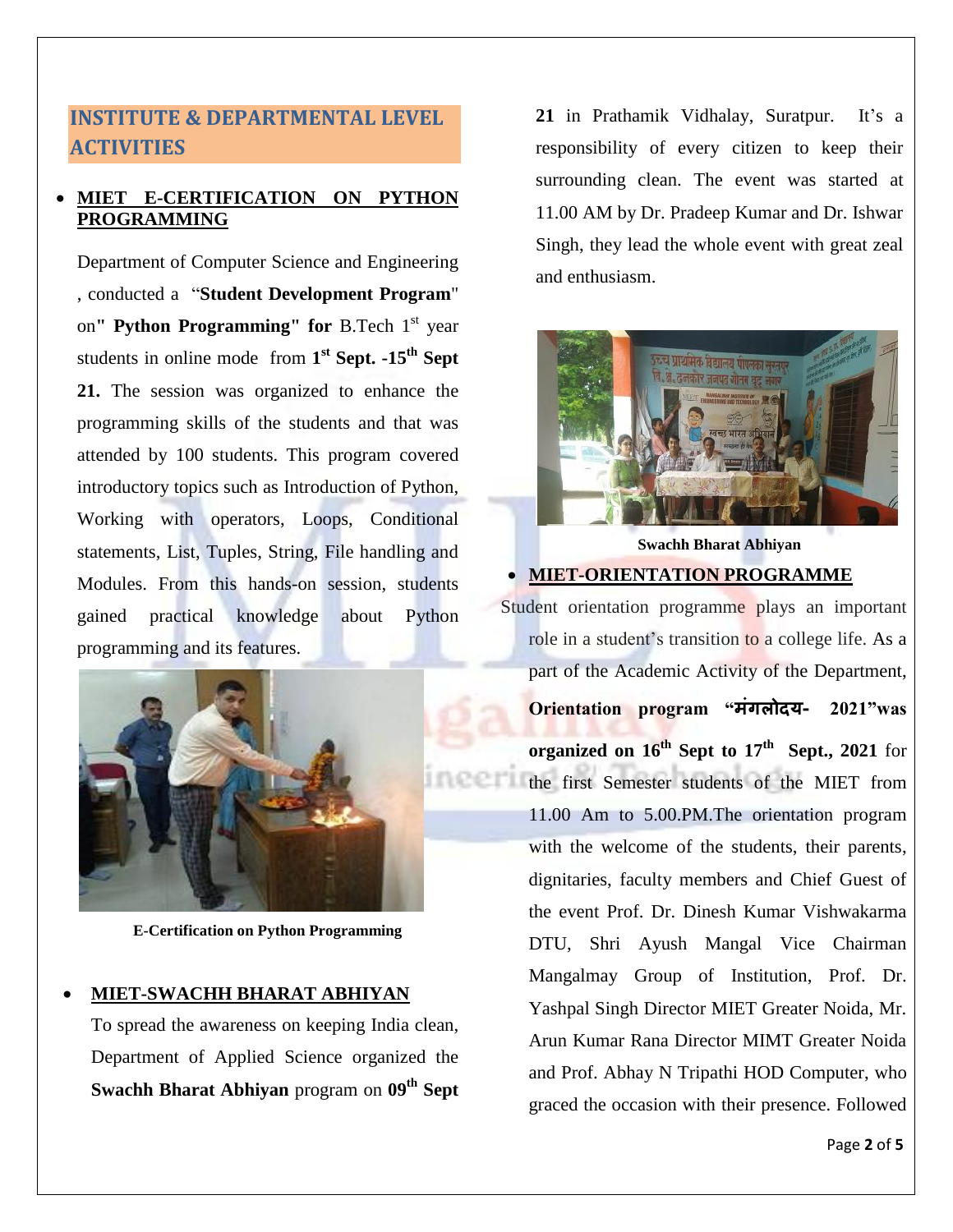next was lamp lighting ceremony accompanied by Saraswati Vandana.

In this orientation programme all the Faculty members deliberated words of advice/suggestions to the newly admitted students of First Semester on the following points:

1. The rules and regulation of the University and the Department.

2. The importance of Education in life.

3. The importance of studying all courses.

4. What should be the aim of master students?

5. How to improve the life and how to lead a life in a right direction.

6. About the course syllabus and significance of attendance (have to maintain 75 per cent attendance in each paper.)

7. Importance of internal session tests.



**Orientation program "मंगलोदय- 2021**

### **MIET- VISHWAKARMA PUJA**

Vishwakarma is known as the divine Engineer since the Puranic age. As a mark of reverence the Lord Vishwakarma is not only worshiped by the engineering community but also by all other professionals. This festival is celebrated in the month of September. **MIET celebrated Vishwakarma** day on **17 Sept 2021**. The Pooja was performed within the workshop which came alive with the fiesta. The students of all branches gathered early in the morning and decorated the whole workshop with flowers, Dr. Yashpal Singh, Director MIET, Mr. Arun Rana, Director, Corporate Resouces, Prof. Harish Bhatia, OSD, HoDs, Section Incharges, faculty members and students performed Pooja with full devotion which was followed by the hawan and Prasad distribution.



**Vishwakarma Puja at MIET**

### **MIET- MATA KI CHOWKI**

On the event of MIET, under the patronage of Director, organized a grand "**MATA KI CHOWKI'** in its premise. The event was started at  $4.00$  PM at  $30^{\text{th}}$ **Sept** 21 During the Bhajan Sandhya, members of MIET Society- Mr. Atul Mangal (Chairman), Mr.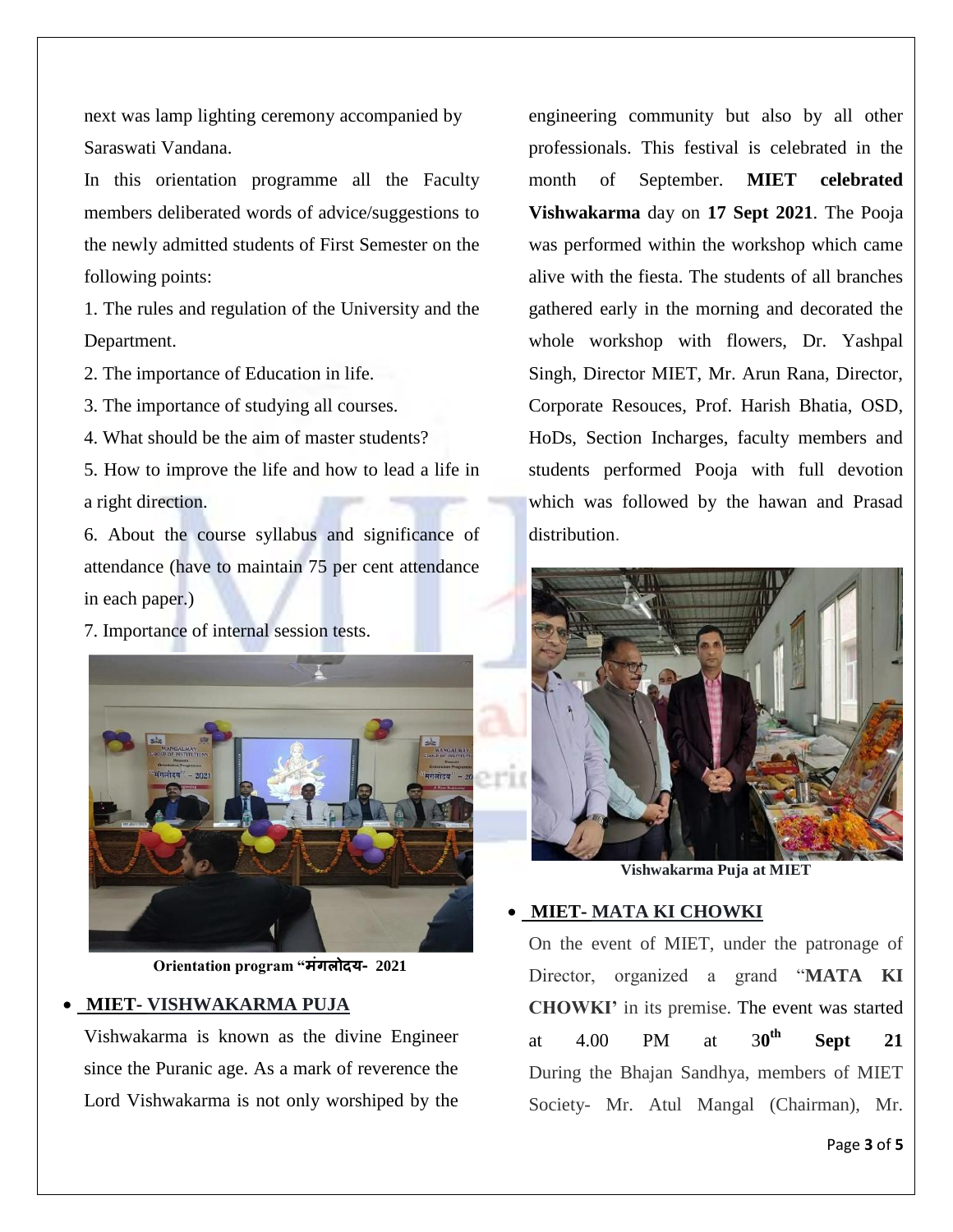Aayush Mangal (Vice-Chairman), and besides guest invitees, Faculty members, staff and students of all departments were present. It is a glorified traditional ceremony conducted in the institute to grace the blessings of goddesses. It is a delightful evening where students come together and make some cherish able memories and reminiscence the good time spent together.



**Mata Ki Chowki**

#### **R&D ACTIVITIES**

Institute of Engine MIET's campus created a sense of innovation and research. MIET faculty and students regularly participate in the publication of scientific articles in prestigious publications on a variety of subjects. Students and faculty are also motivated to use FDPs to enhance their teaching methodology and stay updated with the latest trends.

#### **RESEARCH PUBLICATIONS**

1. Dr. Pradeep Kumar, Associate Professor,Department of Applied science has published a paper on "Ultraviolet absorption spectra and effect of pH 2,5-Dimrthoxy Thio Phenol : International journal of Receal Solealfo" $11^{th}$  Nov. 2021.

## **FDPs/WORKSHOP**

1.Ms. Mala Yadav, Assistant Professor, Department of Applied science has participated in a program on the "Recent Advancement & Future Scope of Research in Electrical & Electronics Engineering" sponsored by AKTU from  $6^{nd}$  Sept  $2022$  to  $10^{th}$  Sept. 2021.

## **PLACEMENT DRIVES**

Department of Training and Placement successfully conducted Placement Drive with Infosys, Ginger, Appinventiv, Shellcode, Heartiest congratulations to the following students for getting placed as Software Developer .The placements in the months of Sept. are:

| S.             | Name of         | <b>Branch</b> | Company        |
|----------------|-----------------|---------------|----------------|
| N <sub>o</sub> | <b>Students</b> |               |                |
| 1.             | Shalini         | <b>CSE</b>    | <b>Infosys</b> |
|                | Shashi          |               |                |
| 2.             | Divyanshi       | CSE           | Ginger         |
|                | Sharma          |               |                |